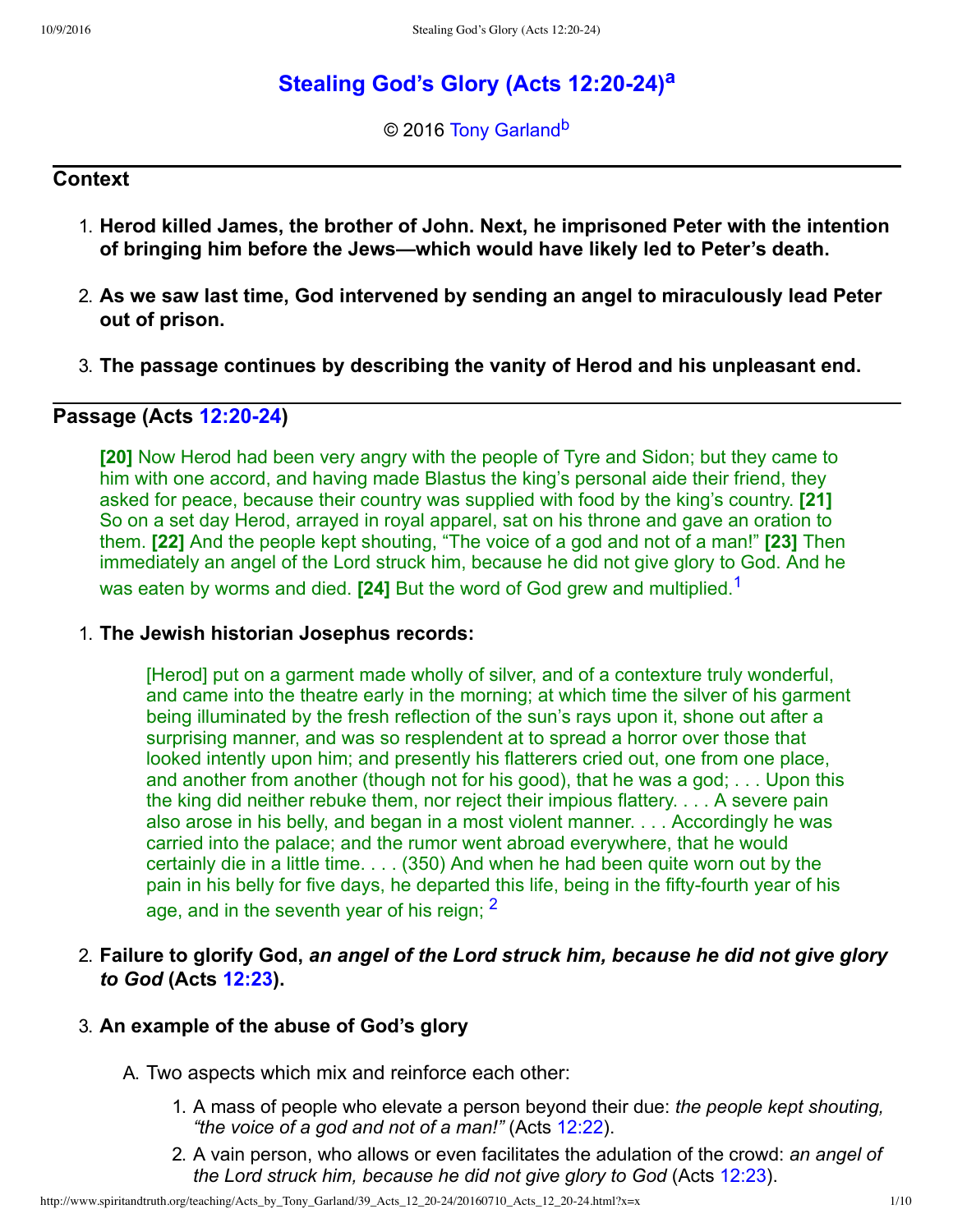B. Today: take a closer look at the second aspect, "stealing God's glory."

### **Glory and idolatry: how are they related?**

### 1. **What is glory?**

the exercise and display of what constitutes the distinctive excellence of the subject to which it is spoken; thus, in respect to God, His glory is the manifestation of His divine attributes and perfections, or such a visible splendor as indicates the possession and presence of these (Ex. [33:1822;](http://www.spiritandtruth.org/bibles/nasb/b02c033.htm#Ex._C33V18) [16:7,](http://www.spiritandtruth.org/bibles/nasb/b02c016.htm#Ex._C16V7) [10;](http://www.spiritandtruth.org/bibles/nasb/b02c016.htm#Ex._C16V10) John [1:14](http://www.spiritandtruth.org/bibles/nasb/b43c001.htm#John_C1V14); [2:11](http://www.spiritandtruth.org/bibles/nasb/b43c002.htm#John_C2V11); 2 Pet. [1:17](http://www.spiritandtruth.org/bibles/nasb/b61c001.htm#2Pe._C1V17); etc.). God's "glory is the correlative of his holiness . . . is that in which holiness comes to expression. Glory is the expression of holiness, as beauty is the expression of health."[3](#page-8-2)

- <span id="page-1-0"></span>The manifestation of God's divine attributes and perfections.
- The expression His holiness (with an emphasis on understanding holiness as *uniqueness*, not just purity).
- To give God glory, then, is *to recognize, attribute, and express that which is uniquely due God on account of His unique attributes*—by whatever fashion that may take: worship, verbal expression, obedient living, devotion, expressing God's purpose through our lives.

## 2. **Glory is uniquely God's**

- A. *I am the Lord, that is My name; And My glory I will not give to another, Nor My praise to carved images* (Isa. [42:8](http://www.spiritandtruth.org/bibles/nasb/b23c042.htm#Isa._C42V8)).
- B. *. . . I will not give my glory to another* (Isa. [48:11b\)](http://www.spiritandtruth.org/bibles/nasb/b23c048.htm#Isa._C48V11).
- C. This what make's a statement by Jesus all the more amazing: *And now, O Father, glorify Me together with Yourself, with the glory which I had with You before the world was* (John [17:5\)](http://www.spiritandtruth.org/bibles/nasb/b43c017.htm#John_C17V5).

### 3. **What is idolatry, how is it related to God's glory?**

- <span id="page-1-1"></span>A. Definition of idolatry<sup>[4](#page-8-3)</sup>
	- I. "The paying of divine honor to any created thing."
	- II. "The ascription of divine power to natural entities."
	- III. It may include, "*idealism*, or the worship of abstractions or mental qualities."
- B. The essence of idolatry: taking attention and glory due God and placing it elsewhere.
- C. Conveying upon the creaturely that which is due the Creator alone.

### 4. **How important is God's glory, how is it relevant for living?**

A. Shorter catechism of the Westminster Confession: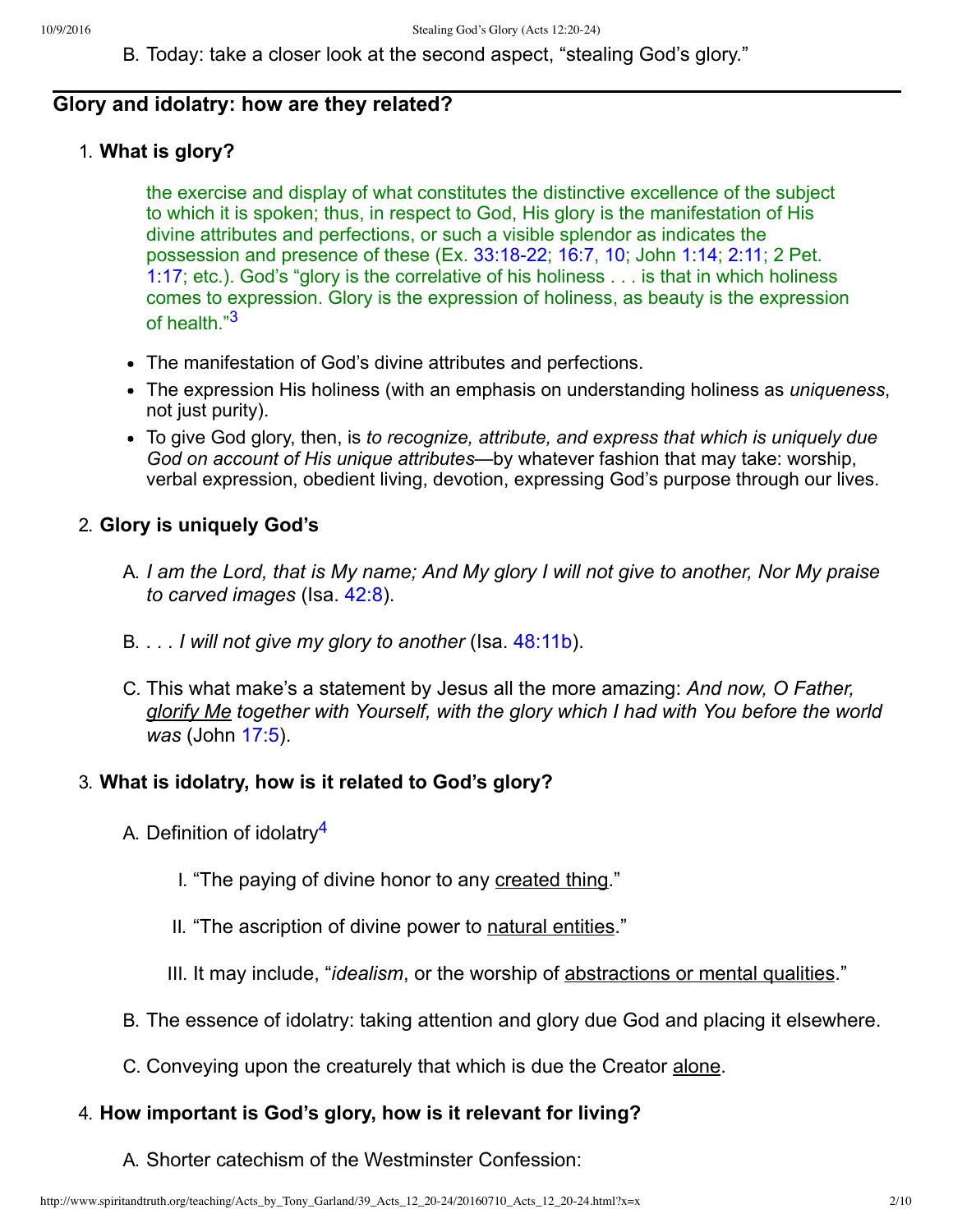- I. First on the list, question *numero uno!*
- II. Q: 1. "What is the chief end of man?" or, stated another way, "Why does mankind exist?"
- III. A: "Man's chief end is to glorify God and enjoy him forever."
- IV. To acknowledge that all that we have comes from God, depends upon God, and is meant to glorify Him — to be turned back toward him in recognition and offering.
- V. The most basic answer to the question: "What is God's will for my life?"

## 5. **A key concept: the Creator/creation distinction**

- A. There is only one Creator God.
- B. All else is creation.
- C. In relation to living beings: there is One Creator, all else is *creature*.
- D. Between the two is an unbridgeable gap concerning the nature of being (ontology).
	- I. God alone is eternal all else that experiences eternality does so only by dependence upon God.
		- a. *"I am the Alpha and the Omega, [the] Beginning and [the] End," says the Lord, "who is and who was and who is to come, the Almighty"* (Rev. [1:8\)](http://www.spiritandtruth.org/bibles/nasb/b66c001.htm#Rev._C1V8).
	- II. God alone is living all else that experiences life does so only by dependence upon God.
		- a. 14 *If He should set His heart on it, [If] He should gather to Himself His Spirit and His breath, All flesh would perish together, And man would return to dust* (Job 34:14-15).
	- III. God alone is holy all else that expresses holiness does so only through connection with Him.
		- a. *"To whom . . . will you liken Me, or to whom shall I be equal?" says the Holy [One]*.
- E. God is unique!

Have you not known? Have you not heard? Has it not been told you from the beginning? Have you not understood from the foundations of the earth? It is He who sits above the circle of the earth, And its inhabitants are like grasshoppers, Who stretches out the heavens like a curtain, And spreads them out like a tent to dwell in. He brings the princes to nothing; He makes the judges of the earth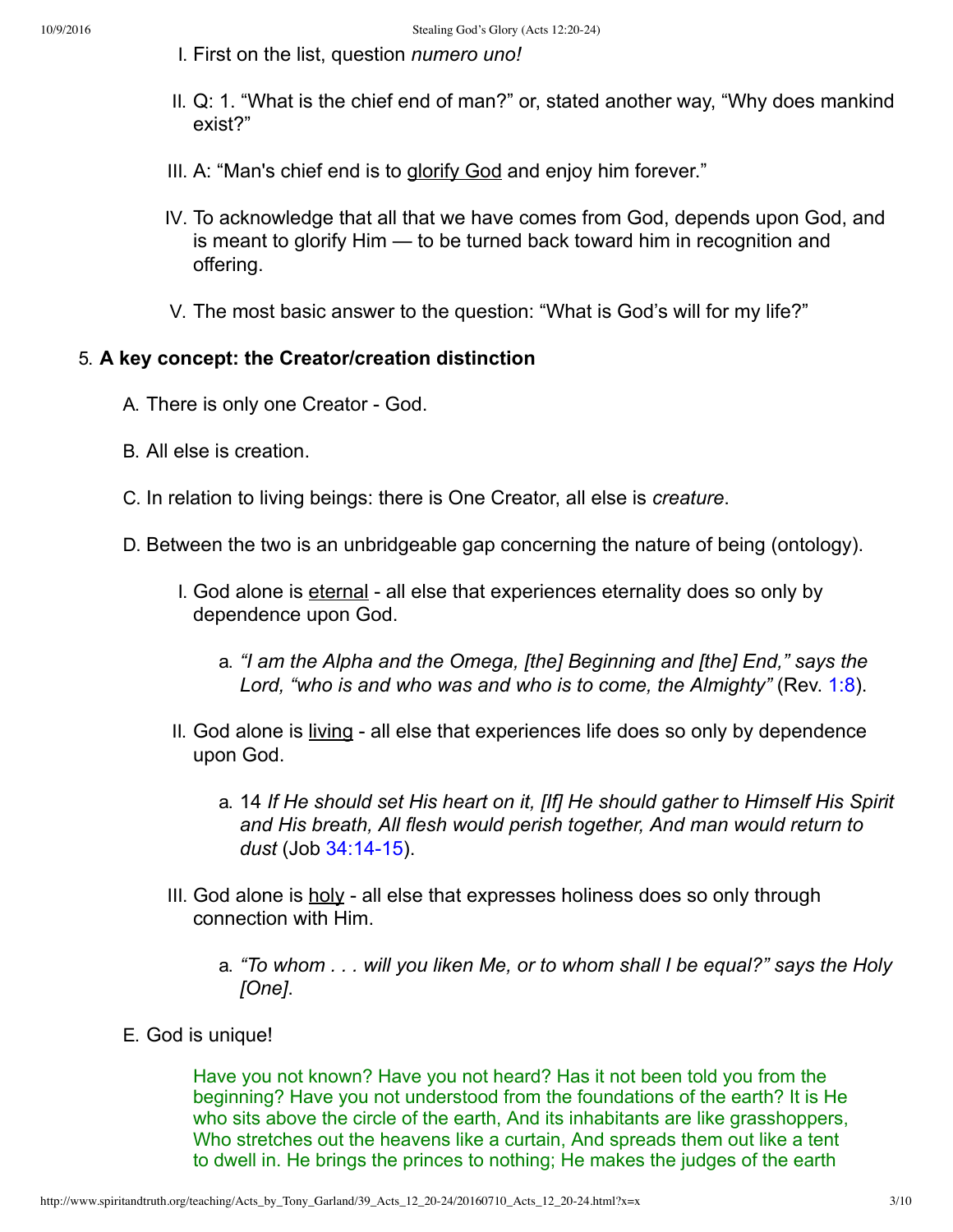<span id="page-3-0"></span>useless. Scarcely shall they be planted, Scarcely shall they be sown, Scarcely shall their stock take root in the earth, When He will also blow on them, And they will wither, And the whirlwind will take them away like stubble. "To whom then will you liken Me, Or to whom shall I be equal?" says the Holy One.<sup>[5](#page-8-4)</sup>

## **Abusing God's gifts: turning God's gifts** *against* **Him.**

- 1. **Our personal abilities and talents are given by God.**
	- A. Paul warns the Corinthian Church, *. . . that you may learn . . . not to think beyond what is written, that none of you may be puffed up on behalf of one against the other. 7 For who makes you differ [from another]? And what do you have that you did not receive? Now if you did indeed receive [it], why do you boast as if you had not received [it]?*  $(1Cor. 4:6-7)$ .
	- B. Even among the Corinthian believers, there was a basic misunderstanding that whatever talents and abilities each had should not be a source of boasting: that it all came from God.
	- C. God has given all men gifts with the ultimate intention that they serve and glorify Him. But the record of history is that it is often the most gifted who utilize their God-given gifts *against* God.

### 2. **Gifted artists and musicians**

- A. Given enormous artistic, creative, or musical talents by God.
- B. John Lennon, of the Beatles, in 1966 remarked:

<span id="page-3-1"></span>Christianity will go. It will vanish and shrink. I needn't argue about that; I'm right and I'll be proved right. We're more popular than Jesus now; . . . Jesus was all right but his disciples were thick and ordinary. It's them twisting it that ruins it for  $me<sup>6</sup>$  $me<sup>6</sup>$  $me<sup>6</sup>$ 

- <span id="page-3-2"></span>I. A few years later,<sup>[7](#page-8-6)</sup> it was non-other than John Lennon who would go on to write and record the incredibly popular song, "Imagine."
	- a. Contradicts God, robs His glory.
		- i. "Imagine there's no heaven . . . No hell beneath us . . . Above us only sky [not God!]"
		- ii. "Imagine there's . . . no religion too."
	- b. Ranked one of the 100 most-performed songs of the 20th century.
	- c. *Guinness World Records* named it the second best single of all time.
- II. IMMENSE gifting: used to glorify God? NO! Directed against God and His revelation.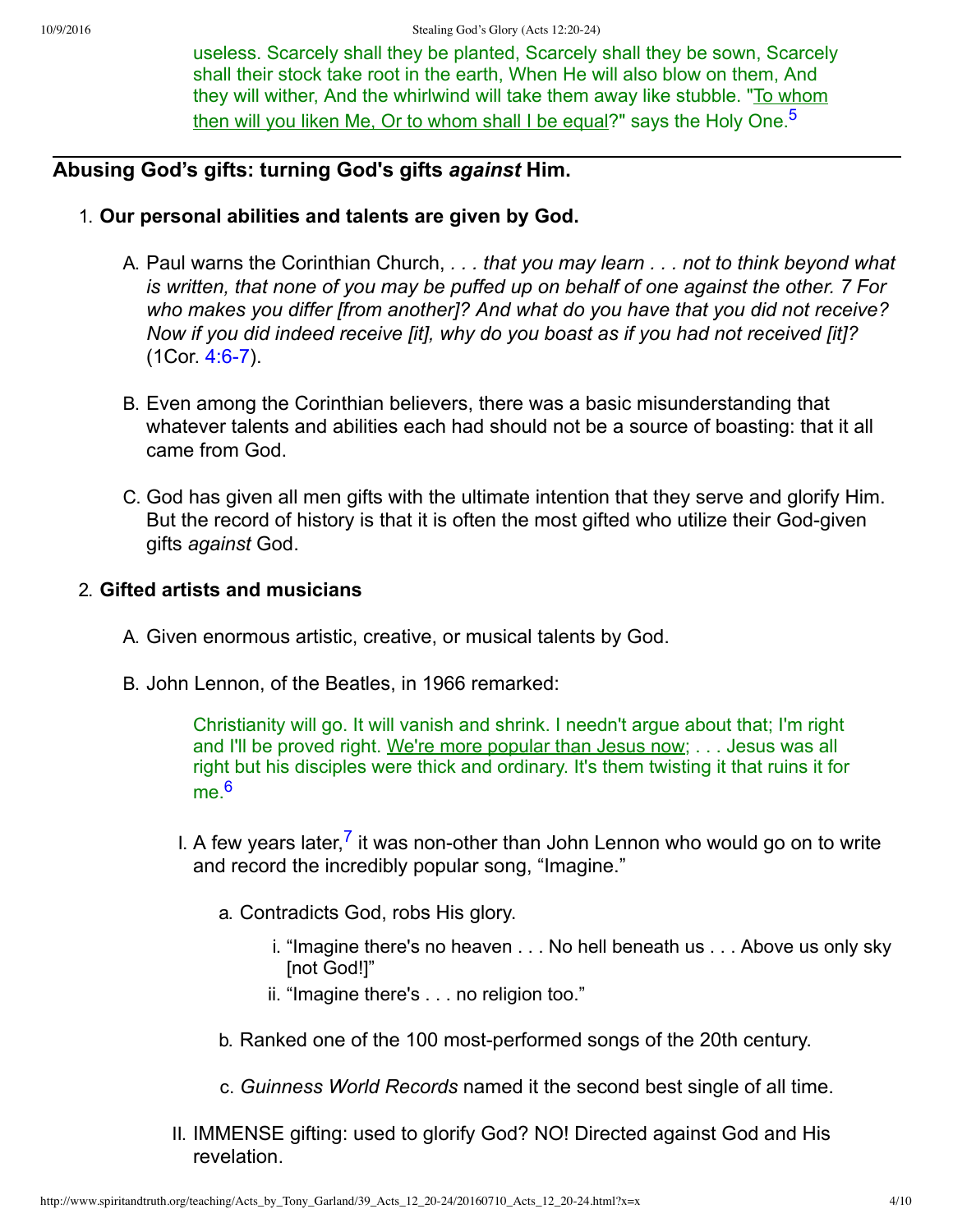#### 3. **Gifted scientists: Charles Darwin, Carl Sagan, Richard Dawkins, Stephen Hawking.**

- A. The foundation: Darwinian Evolution which undergirds atheism and humanism, stripping God of His due glory as Creator and Sustainer of life.
- B. Instead of glorifying God for their gifts and mathematical eloquence, they worship theories, mankind, and even nature itself.
- C. Carl Sagan on our place in the universe:

The significance of our lives and our fragile planet is . . . determined only by our own wisdom and courage. We are the custodians of life's meaning. We long for a Parent to care for us, to forgive us our errors, to save us from our childish mistakes. But knowledge is preferable to ignorance. Better by far to embrace the hard truth than a reassuring fable. If we crave some cosmic purpose, then let us find ourselves a worthy goal. $8$ 

D. Richard Dawkins on creation:

<span id="page-4-1"></span><span id="page-4-0"></span>The universe we observe has precisely the properties we should expect if there is, at bottom, no design, no purpose, no evil and no good, nothing but blind, pitiless indifference." Richard Dawkins.<sup>[9](#page-8-8)</sup>

E. Stephen Hawking on creation:

<span id="page-4-2"></span>The human race is just a chemical scum on a moderate-sized planet, orbiting round a very average star in the outer suburb of one among a hundred billion galaxies<sup>[11](#page-8-9)</sup>

- F. *For since the creation of the world His invisible attributes are clearly seen, being understood by the things that are made, even His eternal power and Godhead, so that they are without excuse, because, although they knew God, they did not glorify Him as God, nor were thankful, but became futile in their thoughts, and their foolish hearts were darkened. Professing to be wise, they became fools, ...* (Rom. 1:20-22).
- G. This is the primary form of idolatry in our technical day, the altar at which much of modern science worships: ascribing the super intellect and creative abilities of God to . . . *randomness, chance, nothingness, inevitability!*

## **What can we learn from the key Biblical examples: men who glorify themselves in the place of God?**

- <span id="page-4-3"></span>1. **The pride of the creature.**
	- A. A HUGE biblical theme<sup>[12](#page-8-10)</sup>
	- B. *These six things the LORD hates, Yes, seven are an abomination to Him: [#1!] A proud look . . .* (Pr. [6:16](http://www.spiritandtruth.org/bibles/nasb/b20c006.htm#Pr._C6V16)).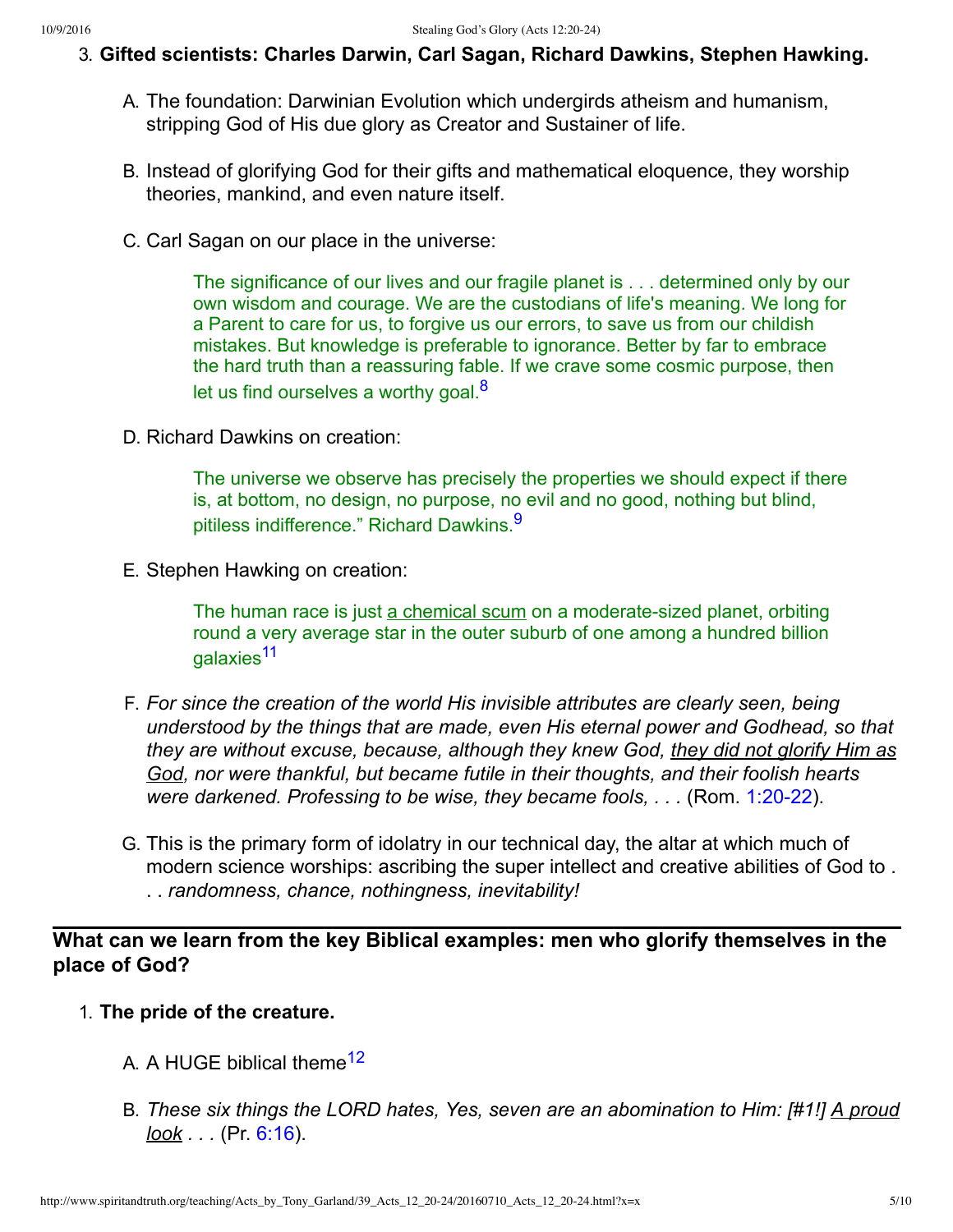## 2. **Nebuchadnezzar, king of Babylon**

A. Enormous building projects of which the bricks bear a continuing witness to the egotism of the king.

> Sir Henry Rawlinson writes : "I have examined the bricks in situ belonging, perhaps, to one hundred different towns and cities in the neighborhood of Bagdad, and I never found any other legend than that of Nebuchadnezzar, son of Nabopolassar, king of Babylon.<sup>[13](#page-9-2)</sup>

> <span id="page-5-1"></span><span id="page-5-0"></span>Many of the bricks taken out of Babylon in the archaeological excavations bear the name and inscription of Nebuchadnezzar stamped on them. One of the records of Nebuchadnezzar sounds almost like the boast that Daniel recorded . . . Dan. [4:30](http://www.spiritandtruth.org/bibles/nasb/b27c004.htm#Dan._C4V30); it reads, "The fortifications of Esagila and Babylon I strengthened and established the name of my reign forever" (BAB, 479: PMOT, 302)<sup>[14](#page-9-3)</sup>

B. His vanity, the many "I" statements revealed by archaeology.

<span id="page-5-2"></span>A great wall which like a mountain cannot be moved I made of mortar and brick. ... Its foundation upon the bosom of the abyss ... its top I raised mountain high. I triplicated the city wall in order to strengthen it, I caused a great protecting wall to run at the foot of the wall of burnt brick. . . . Upon the great gates strong bulls . . . and terrible serpents ready to strike, I placed. . . . A third great moat-wall  $\dots$  built with mortar and brick  $\dots$  The produce of the lands, the products of the mountains, the bountiful wealth of the sea, within [Babylon] [ gathered. . . . The palace . . . I rebuilt in Babylon with great cedars I brought from Lebanon, the beautiful forest to roof it. . . . Huge cedars from Lebanon, their forest with my clean hands I cut down. With radiant gold I overlaid them, with jewels I adorned them. (J. Thompson 1982a:191-193) [emphasis added]<sup>[15](#page-9-4)</sup>

- C. God's judgment falls.
	- I. The arrogance of the king: *At the end of the twelve months he was walking about the royal palace of Babylon. The king spoke, saying, "Is not this great Babylon, that I have built for a royal dwelling by my mighty power and for the honor of my majesty?" While the word was still in the king's mouth, a voice fell from heaven: "King Nebuchadnezzar, to you it is spoken: the kingdom has departed from you! . . . That very hour the word was fulfilled concerning Nebuchadnezzar; he was driven from men and ate grass like oxen; his body was wet with the dew of heaven till his hair had grown like eagles' feathers and his nails like birds' claws.*  $(Dan. 4:29-33)$
	- II. Spurgeon:

<span id="page-5-3"></span>See Nebuchadnezzar, the mighty builder of Babylon creeping on the earth, devouring grass like oxen, until his nails had grown like birds' claws, and his hair like eagles' feathers. *Pride made the boaster a beast, as once before it made an angel a devil.* God hates high looks, and never fails to bring them down. All the arrows of God are aimed at proud hearts<sup>[16](#page-9-5)</sup>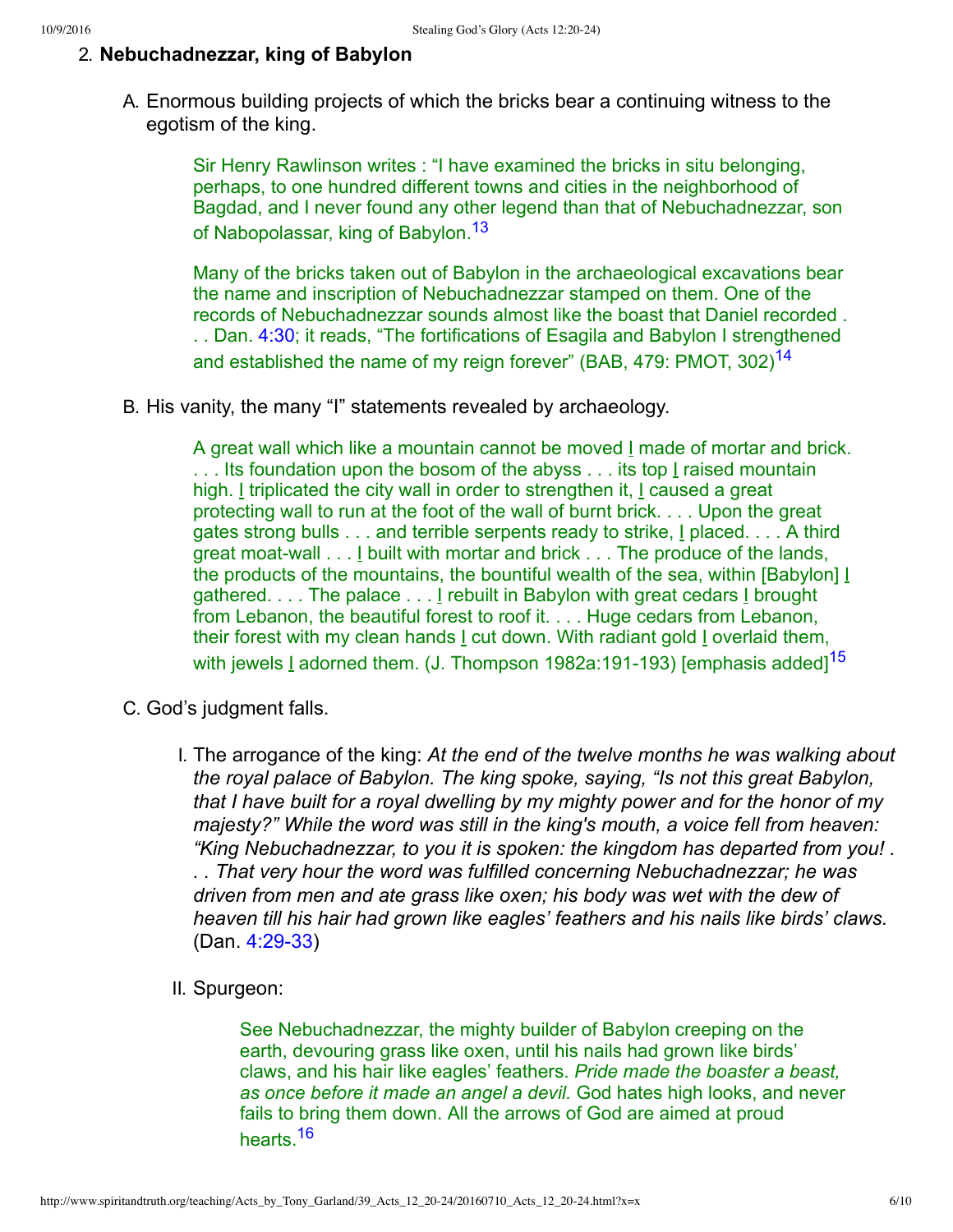## 3. **King of Babylon, as empowered by Lucifer (Isa. [14](http://www.spiritandtruth.org/bibles/nasb/b23c014.htm#Isa._C14V1)) [17](#page-9-6)**

## A. Attributes

- <span id="page-6-0"></span>I. Pomp - brought down to Sheol (Isa.  $14:11$ ).
- <span id="page-6-1"></span>II. Energized by Satan *How you are fallen from heaven, O Lucifer . . .* (Isa. [14:12\)](http://www.spiritandtruth.org/bibles/nasb/b23c014.htm#Isa._C14V12).[18](#page-9-7)
- III. Pride *I will exalt my throne above the stars of God . . . I will be like the Most High* (Isa. 14:13-14).
	- a. The "Most High" of all the names referring to God: El Elyon the Highest of the Highest.

## IV. Self-deception

- a. Tremendous self-deception: attempting to erase the Creator/creature distinction, as if that which is dependent and temporal and dependent could ever achieve independence and immortality.
- b. Although dressed differently, this is the essential worldview of Humanism, and especially Transhumanism—fueled by a Darwinian denial of the Creator/creature distinction.
- c. Self deception concerning greatness. In the end it will be said, *Is this the man who made the earth tremble, who shook kingdoms?* (Isa. [14:16\)](http://www.spiritandtruth.org/bibles/nasb/b23c014.htm#Isa._C14V16).
- <span id="page-6-2"></span>d. In the end, men turn out to be "just men."

## 4. **King of Tyre, empowered by Satan (Eze. [28](http://www.spiritandtruth.org/bibles/nasb/b26c028.htm#Eze._C28V1)) [19](#page-9-8)**

### A. Attributes

- I. Pride *Because your heart is lifted up . . . I am a god . . . You set your heart as the heart of a god* (Eze. [28:2\)](http://www.spiritandtruth.org/bibles/nasb/b26c028.htm#Eze._C28V2).
- II. Gifted *You were the seal of perfection, full of wisdom and perfect in beauty . . . You were perfect in your ways . . . Your heart was lifted up because of your beauty* (Eze. [28:12,](http://www.spiritandtruth.org/bibles/nasb/b26c028.htm#Eze._C28V12) [15,](http://www.spiritandtruth.org/bibles/nasb/b26c028.htm#Eze._C28V15) [17\)](http://www.spiritandtruth.org/bibles/nasb/b26c028.htm#Eze._C28V17).
- III. Power/wealth *your heart is lifted up because of your riches* (Eze. [28:5](http://www.spiritandtruth.org/bibles/nasb/b26c028.htm#Eze._C28V5)).
- IV. Self-deception Yet you are a man, and not a god . . . You shall be a man, and *not a god, in the hand of him who slays you* (Eze. [28:2](http://www.spiritandtruth.org/bibles/nasb/b26c028.htm#Eze._C28V2),[9\)](http://www.spiritandtruth.org/bibles/nasb/b26c028.htm#Eze._C28V9).
	- a. Mortality: the inescapable attribute of the creature.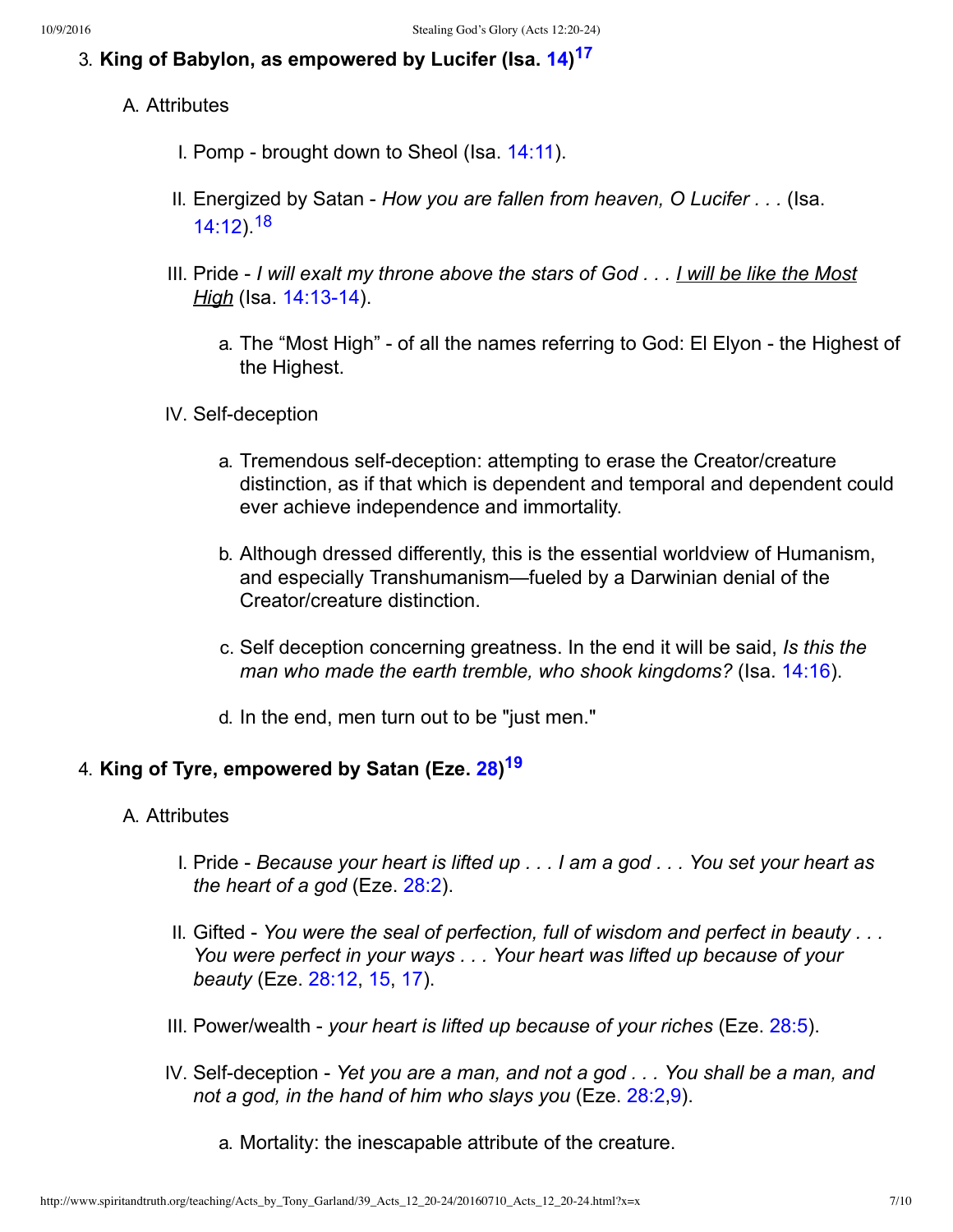b. *on the day you were created . . . from the day you were created . . .* (Eze. [28:13,](http://www.spiritandtruth.org/bibles/nasb/b26c028.htm#Eze._C28V13) [15\)](http://www.spiritandtruth.org/bibles/nasb/b26c028.htm#Eze._C28V15).

#### 5. **Antichrist the ultimate historical manifestation of a "glory thief."**

- A. Prideful declarations:
	- I. *A little horn . . . with a mouth speaking pompous words* (Dan. [7:8\)](http://www.spiritandtruth.org/bibles/nasb/b27c007.htm#Dan._C7V8).
	- II. *I watched then because of the pompous words the which the horn was speaking* (Dan. [7:11\)](http://www.spiritandtruth.org/bibles/nasb/b27c007.htm#Dan._C7V11).
	- III. *He shall speak words against the Most High* (Dan. [7:25\)](http://www.spiritandtruth.org/bibles/nasb/b27c007.htm#Dan._C7V25).
		- a. Notice the emphasis: El Elyon!
	- IV. *He shall speak blasphemies against the God of gods* (Dan. [11:36\)](http://www.spiritandtruth.org/bibles/nasb/b27c011.htm#Dan._C11V36).
	- V. *He was given a mouth speaking great things and blasphemies* (Rev. [13:5\)](http://www.spiritandtruth.org/bibles/nasb/b66c013.htm#Rev._C13V5).
	- VI. *Who is like the beast? Who is able to make war with him?* (Rev. [13:4](http://www.spiritandtruth.org/bibles/nasb/b66c013.htm#Rev._C13V4)).
- B. Empowered by Satan
	- I. *The coming of the lawless one is according to the working of Satan, with all power, signs, and lying wonders* (2Th. [2:9\)](http://www.spiritandtruth.org/bibles/nasb/b53c002.htm#2Th._C2V9).
	- II. *. . . The dragon gave him his power, his throne, and great authority* (Rev. [13:2](http://www.spiritandtruth.org/bibles/nasb/b66c013.htm#Rev._C13V2)).
- C. Seeks worship stealing God's glory
	- I. *He shall exalt and magnify himself above every god* (Dan. [11:36\)](http://www.spiritandtruth.org/bibles/nasb/b27c011.htm#Dan._C11V36).
	- II. *He shall regard neither the God of his fathers . . . nor regard any god; for he shall exalt himself above them all* (Dan. [11:37](http://www.spiritandtruth.org/bibles/nasb/b27c011.htm#Dan._C11V37)).
	- III. *[He] opposes and exalts himself above all that is called God or that is worshiped, so that he sits as God in the temple of God, showing himself that he is God* (2Th. [2:4](http://www.spiritandtruth.org/bibles/nasb/b53c002.htm#2Th._C2V4)).
	- IV. *So they worshiped the dragon who gave authority to the beast; and they worshiped the beast, saying, "Who is like the beast? Who is able to make war with him?"* (Rev. [13:4\)](http://www.spiritandtruth.org/bibles/nasb/b66c013.htm#Rev._C13V4).
		- a. A demonically-inspired parody of the song of the Israelites after God vanquished the Egyptians in the Red Sea: *Who is like You, O LORD, among the gods? Who is like You, glorious in holiness, Fearful in praises, doing wonders?* (Ex. [15:11](http://www.spiritandtruth.org/bibles/nasb/b02c015.htm#Ex._C15V11)).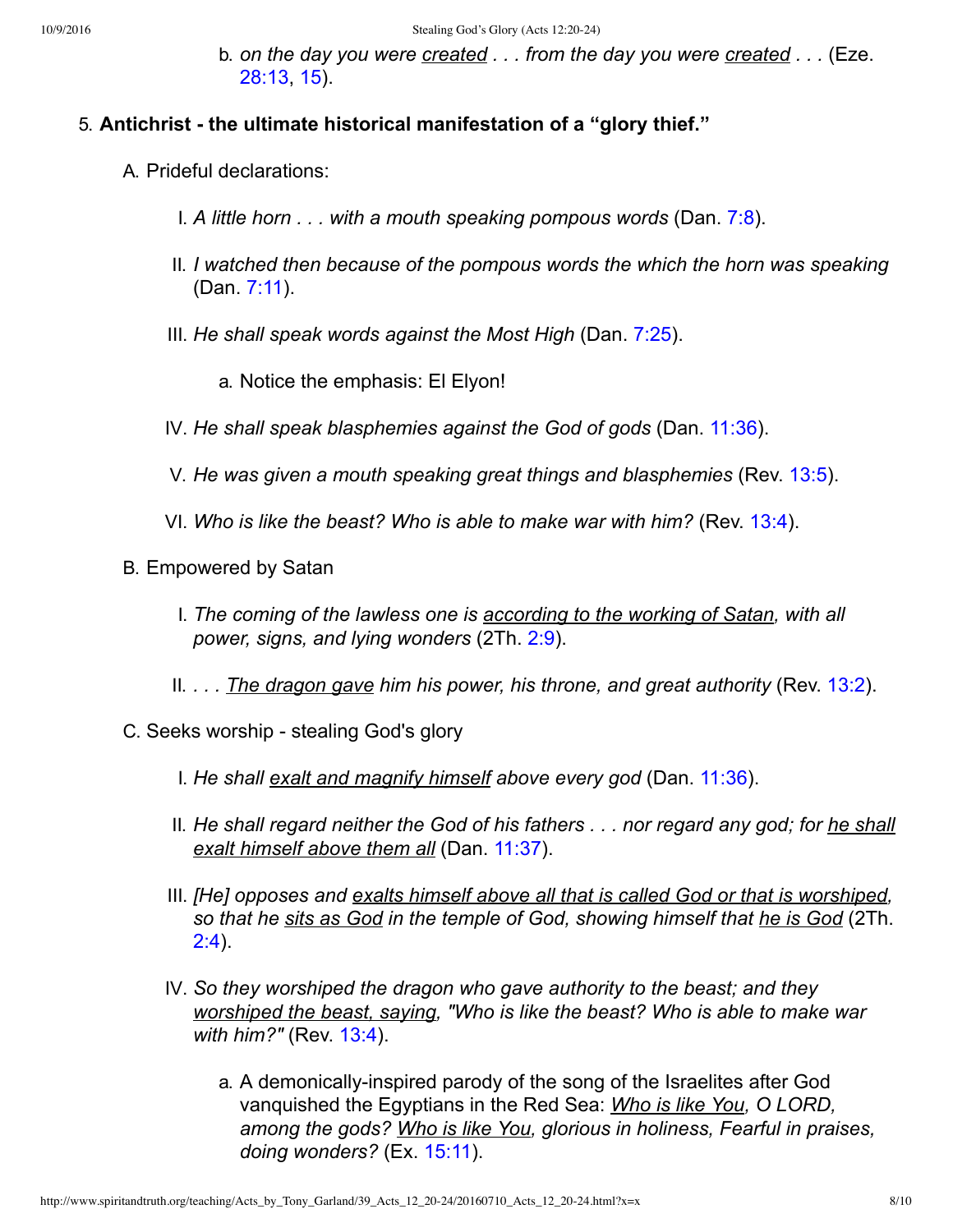V. *All who dwell on the earth will worship him, . . .* (Rev. [13:8a](http://www.spiritandtruth.org/bibles/nasb/b66c013.htm#Rev._C13V8)).

## **Summary**

- 1. **Stealing God's glory is the ultimate motivation of Satan.**
- 2. **Stealing God's glory is the natural inclination of fallen men, just like Herod in this passage, who unwittingly aid Satan in this quest.**
- 3. **Participating in this grand larceny undermines the very reason mankind was created: our ultimate purpose.**
	- A. Q: "What is the chief end of man?" "Why does mankind exist?"
	- B. A: "Man's chief end is to glorify God and enjoy him forever."
	- C. Everything the Christian is and does revolves around this.
	- D. Our time, our devotion, our worship, our talent, our treasure—our very purpose for living!



<span id="page-8-11"></span>[SpiritAndTruth.org Scan Code](http://www.spiritandtruth.org/)<sup>[c](#page-9-9)</sup>

#### Endnotes:

- <span id="page-8-0"></span>[1.](#page-0-0) [NKJV,](#page-9-10) Acts 12:20-24
- <span id="page-8-1"></span>[2.](#page-0-1) Ref-0411, *Antiquities of the Jews* (19.8.2)
- <span id="page-8-2"></span>[3.](#page-1-0) Ref-0185, glory
- <span id="page-8-3"></span>[4.](#page-1-1) Ref-0185, idolatry
- <span id="page-8-4"></span>[5.](#page-3-0) [NKJV,](#page-9-10) (Isa. 40:21-25)
- <span id="page-8-5"></span>[6.](#page-3-1) [TDT](#page-9-13), Maureen Cleave, "The John Lennon I Knew"
- <span id="page-8-6"></span>[7.](#page-3-2) John Lennon wrote *Imagine* in 1971.
- <span id="page-8-7"></span>[8.](#page-4-0) [ICR,](#page-9-14) Larry Vardiman, "Carl Sagan's Pale Blue Dot"
- <span id="page-8-8"></span>[9.](#page-4-1) [ROOE](#page-9-15), 131-132
- 10. Ref-0784, 28
- <span id="page-8-9"></span>[11.](#page-4-2) Ref-0784, 41,44
- <span id="page-8-10"></span>[12.](#page-4-3) Concerning God's condemnation of pride: Lev. [26:19;](http://www.spiritandtruth.org/bibles/nasb/b03c026.htm#Lev._C26V19) Deu. [17:20](http://www.spiritandtruth.org/bibles/nasb/b05c017.htm#Deu._C17V20); 2S. [22:28](http://www.spiritandtruth.org/bibles/nasb/b10c022.htm#2S._C22V28); Job [10:16](http://www.spiritandtruth.org/bibles/nasb/b18c010.htm#Job_C10V16); [35:12](http://www.spiritandtruth.org/bibles/nasb/b18c035.htm#Job_C35V12); [40:1112;](http://www.spiritandtruth.org/bibles/nasb/b18c040.htm#Job_C40V11) Ps. [10:4](http://www.spiritandtruth.org/bibles/nasb/b19c010.htm#Ps._C10V4); [18:27;](http://www.spiritandtruth.org/bibles/nasb/b19c018.htm#Ps._C18V27) [31:23](http://www.spiritandtruth.org/bibles/nasb/b19c031.htm#Ps._C31V23); [36:11;](http://www.spiritandtruth.org/bibles/nasb/b19c036.htm#Ps._C36V11) [40:4;](http://www.spiritandtruth.org/bibles/nasb/b19c040.htm#Ps._C40V4) [59:12;](http://www.spiritandtruth.org/bibles/nasb/b19c059.htm#Ps._C59V12) [73:6;](http://www.spiritandtruth.org/bibles/nasb/b19c073.htm#Ps._C73V6) [75:45;](http://www.spiritandtruth.org/bibles/nasb/b19c075.htm#Ps._C75V4) [101:5](http://www.spiritandtruth.org/bibles/nasb/b19c101.htm#Ps._C101V5); [119:21;](http://www.spiritandtruth.org/bibles/nasb/b19c119.htm#Ps._C119V21) [123:4](http://www.spiritandtruth.org/bibles/nasb/b19c123.htm#Ps._C123V4); [138:5](http://www.spiritandtruth.org/bibles/nasb/b19c138.htm#Ps._C138V5)[,6;](http://www.spiritandtruth.org/bibles/nasb/b19c138.htm#Ps._C138V6) Pr. [8:13;](http://www.spiritandtruth.org/bibles/nasb/b20c008.htm#Pr._C8V13) [11:2;](http://www.spiritandtruth.org/bibles/nasb/b20c011.htm#Pr._C11V2) [13:10;](http://www.spiritandtruth.org/bibles/nasb/b20c013.htm#Pr._C13V10) [14:3;](http://www.spiritandtruth.org/bibles/nasb/b20c014.htm#Pr._C14V3) [15:25;](http://www.spiritandtruth.org/bibles/nasb/b20c015.htm#Pr._C15V25) [16:5,](http://www.spiritandtruth.org/bibles/nasb/b20c016.htm#Pr._C16V5)[18;](http://www.spiritandtruth.org/bibles/nasb/b20c016.htm#Pr._C16V18) [18:12;](http://www.spiritandtruth.org/bibles/nasb/b20c018.htm#Pr._C18V12) [21:4,](http://www.spiritandtruth.org/bibles/nasb/b20c021.htm#Pr._C21V4)[24;](http://www.spiritandtruth.org/bibles/nasb/b20c021.htm#Pr._C21V24) [28:25;](http://www.spiritandtruth.org/bibles/nasb/b20c028.htm#Pr._C28V25) [30:1213;](http://www.spiritandtruth.org/bibles/nasb/b20c030.htm#Pr._C30V12) Ecc. [7:8;](http://www.spiritandtruth.org/bibles/nasb/b21c007.htm#Ecc._C7V8) Isa. [2:12;](http://www.spiritandtruth.org/bibles/nasb/b23c002.htm#Isa._C2V12) [10:1215](http://www.spiritandtruth.org/bibles/nasb/b23c010.htm#Isa._C10V12)[,33;](http://www.spiritandtruth.org/bibles/nasb/b23c010.htm#Isa._C10V33) [13:11](http://www.spiritandtruth.org/bibles/nasb/b23c013.htm#Isa._C13V11)[,19](http://www.spiritandtruth.org/bibles/nasb/b23c013.htm#Isa._C13V19); [16:6](http://www.spiritandtruth.org/bibles/nasb/b23c016.htm#Isa._C16V6); [23:9;](http://www.spiritandtruth.org/bibles/nasb/b23c023.htm#Isa._C23V9) [25:11;](http://www.spiritandtruth.org/bibles/nasb/b23c025.htm#Isa._C25V11) [28:3](http://www.spiritandtruth.org/bibles/nasb/b23c028.htm#Isa._C28V3); Jer. [13:9,](http://www.spiritandtruth.org/bibles/nasb/b24c013.htm#Jer._C13V9)[15,](http://www.spiritandtruth.org/bibles/nasb/b24c013.htm#Jer._C13V15)[17;](http://www.spiritandtruth.org/bibles/nasb/b24c013.htm#Jer._C13V17) [43:2;](http://www.spiritandtruth.org/bibles/nasb/b24c043.htm#Jer._C43V2) [48:29;](http://www.spiritandtruth.org/bibles/nasb/b24c048.htm#Jer._C48V29) [50:2932](http://www.spiritandtruth.org/bibles/nasb/b24c050.htm#Jer._C50V29); Eze. [7:10](http://www.spiritandtruth.org/bibles/nasb/b26c007.htm#Eze._C7V10),[24](http://www.spiritandtruth.org/bibles/nasb/b26c007.htm#Eze._C7V24); [28:2](http://www.spiritandtruth.org/bibles/nasb/b26c028.htm#Eze._C28V2)[,17](http://www.spiritandtruth.org/bibles/nasb/b26c028.htm#Eze._C28V17); [29:3](http://www.spiritandtruth.org/bibles/nasb/b26c029.htm#Eze._C29V3)[,9;](http://www.spiritandtruth.org/bibles/nasb/b26c029.htm#Eze._C29V9) [31:10;](http://www.spiritandtruth.org/bibles/nasb/b26c031.htm#Eze._C31V10) Dan. [4:30](http://www.spiritandtruth.org/bibles/nasb/b27c004.htm#Dan._C4V30),[37](http://www.spiritandtruth.org/bibles/nasb/b27c004.htm#Dan._C4V37); [5:20;](http://www.spiritandtruth.org/bibles/nasb/b27c005.htm#Dan._C5V20) Hos. [13:6;](http://www.spiritandtruth.org/bibles/nasb/b28c013.htm#Hos._C13V6) Amos [6:8;](http://www.spiritandtruth.org/bibles/nasb/b30c006.htm#Amos_C6V8) Hab. [2:45](http://www.spiritandtruth.org/bibles/nasb/b35c002.htm#Hab._C2V4); Zep. [2:10](http://www.spiritandtruth.org/bibles/nasb/b36c002.htm#Zep._C2V10); [3:11](http://www.spiritandtruth.org/bibles/nasb/b36c003.htm#Zep._C3V11); Mal. [4:1;](http://www.spiritandtruth.org/bibles/nasb/b39c004.htm#Mal._C4V1) Mat. [23:1112](http://www.spiritandtruth.org/bibles/nasb/b40c023.htm#Mat._C23V11); 1Cor. [4:18](http://www.spiritandtruth.org/bibles/nasb/b46c004.htm#1Cor._C4V18); 2Ti. [3:2;](http://www.spiritandtruth.org/bibles/nasb/b55c003.htm#2Ti._C3V2) Jas. [4:6;](http://www.spiritandtruth.org/bibles/nasb/b59c004.htm#Jas._C4V6) 1Jn. [2:16;](http://www.spiritandtruth.org/bibles/nasb/b62c002.htm#1Jn._C2V16) 1Pe. 5:5-6